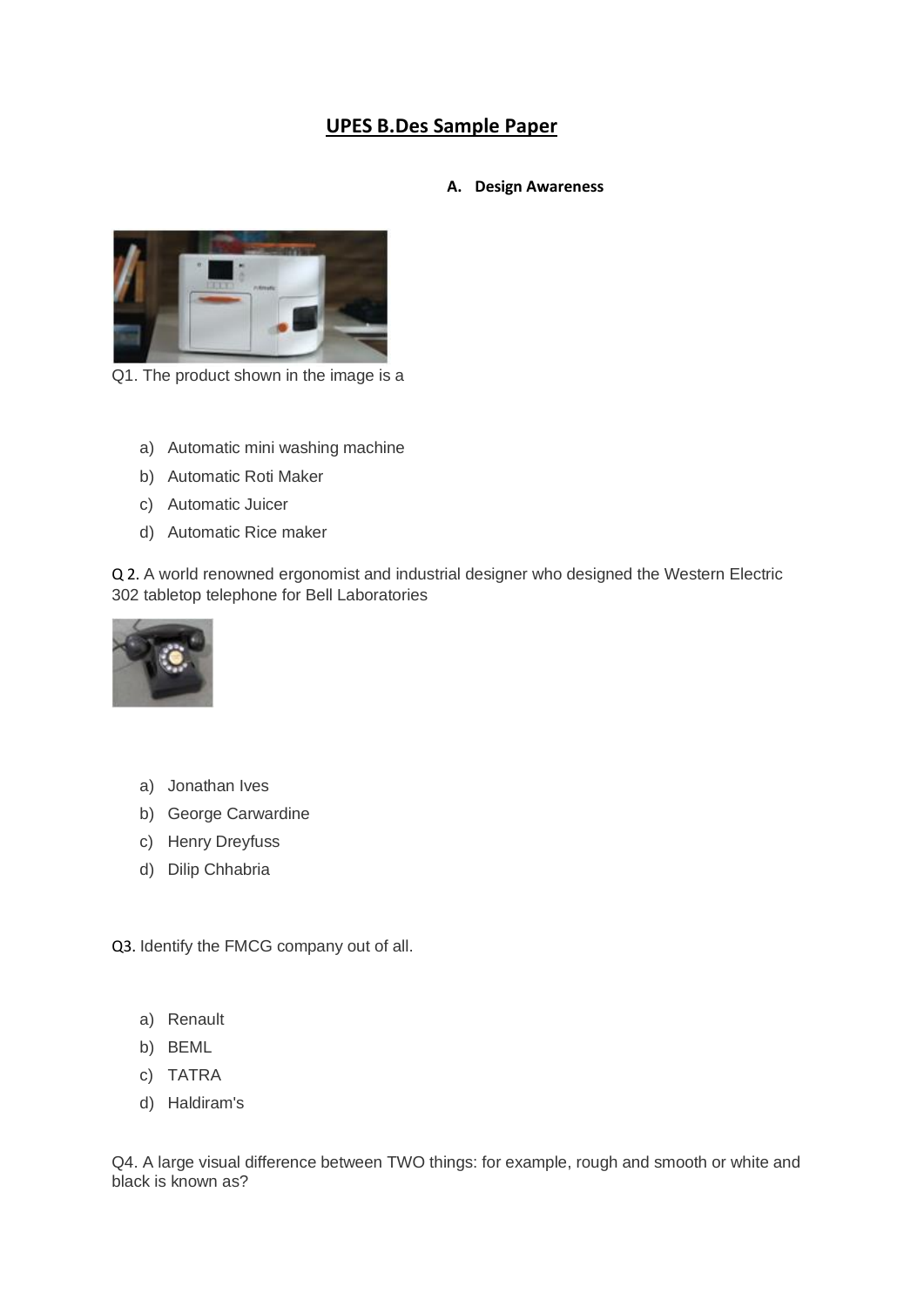- a) Hue
- b) Contrast
- c) Color
- d) Rhythm

Q5. Three basic colors that cannot be made by mixing colors are called?

- a) Prime Colors
- b) Composite colors
- c) Mean colors
- d) Primary colors

Q 6. HCI in design context refers to?

- a) Heavy Computing Industry
- b) Hydro Carbon India
- c) Human Computer Interaction
- d) Himalayan Climbers Institute

Q 7. 3D printing technology can be used for printing

- a) Car
- b) Body Organs
- c) Cake
- d) All of these

Q 8. The Logo was designed by Wolff Olins. Name the Brand.



a) Yamaha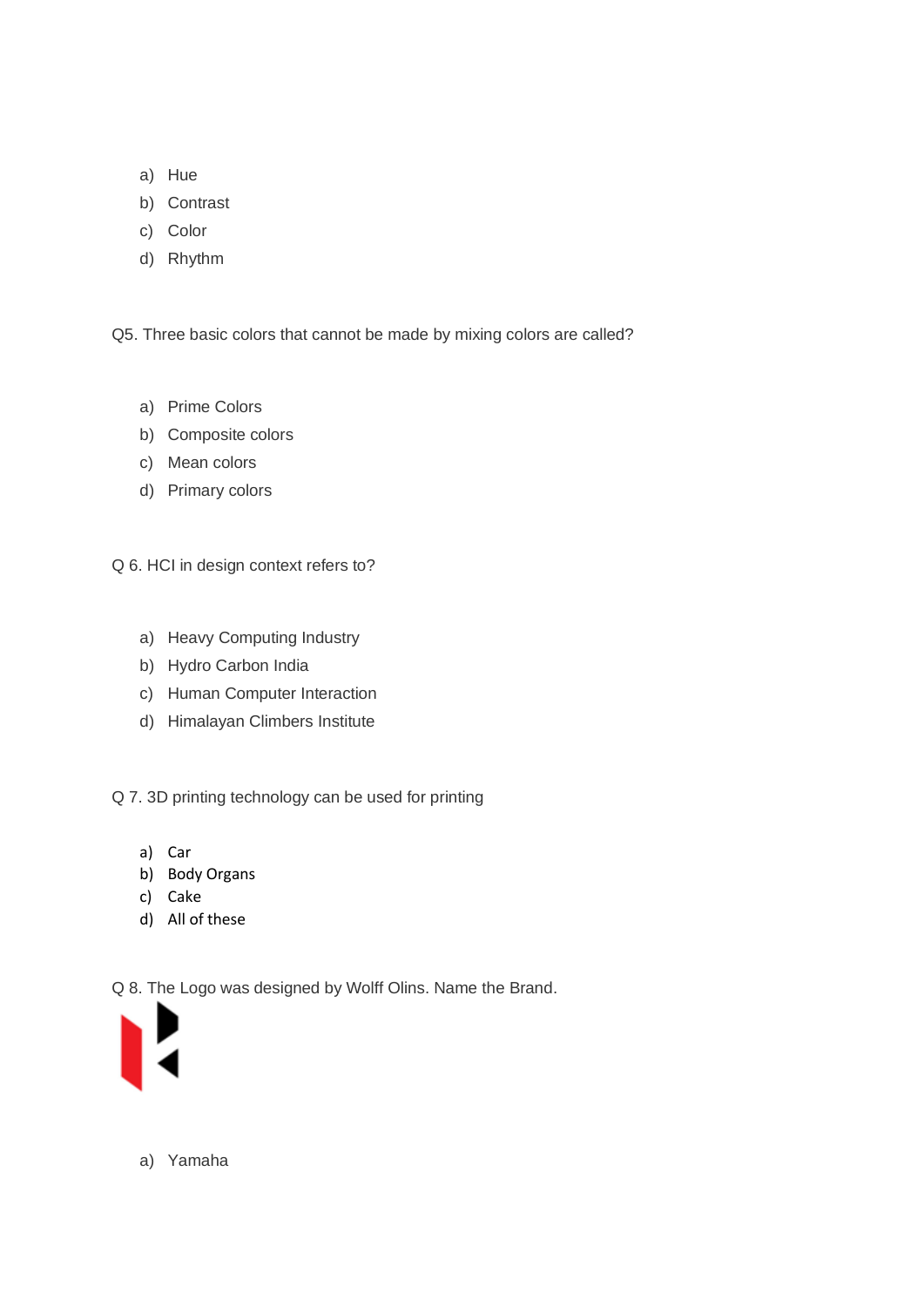- b) Ducati
- c) Hero MotoCorp Ltd
- d) Harley Davidson

Q.9. Name the famous car used in the Hollywood movie "The Italian Job (2003)".

- a) Aston Martin
- b) Jaguar
- c) Lotus
- d) The Mini Cooper

Q 10.The TEN commandments of design on simplicity were drafted by German designer in picture. What is the name of the designer?



- a) Don Norman
- b) Harley Earl
- c) Raymond Loewy
- d) Dieter Rams

## **B. Visual Analogy**

. Q 1- Which letter replaces the question mark?



- **a) G**
- **b) E**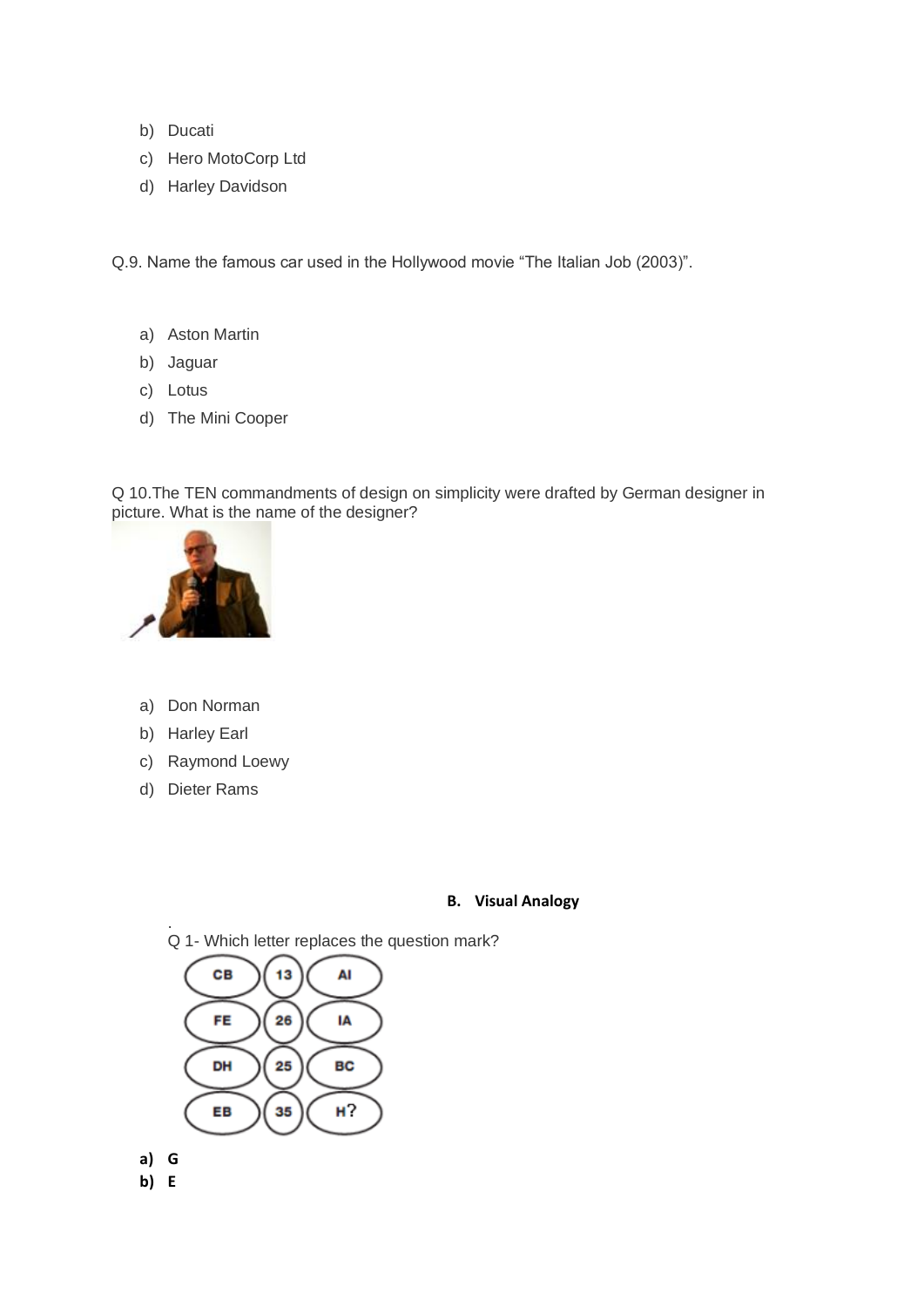# **c) K**

**d) V**

Q2 A shopkeeper buys 120 Shimla apples at 4 for Rs.100/-, and 120 Washington apple at 6 for Rs.100/-. He then mix them and sell at 10 for Rs200/-. He will make

- a) No profit, no loss
- b) A loss of 4%
- c) A gain of 4%
- d) A loss of 10%

#### Q 3. How many balls are there in the set up given below?



- a) 14
- b) 6
- c) 17
- d) 30

Q 4. Which pit stop the car will reach?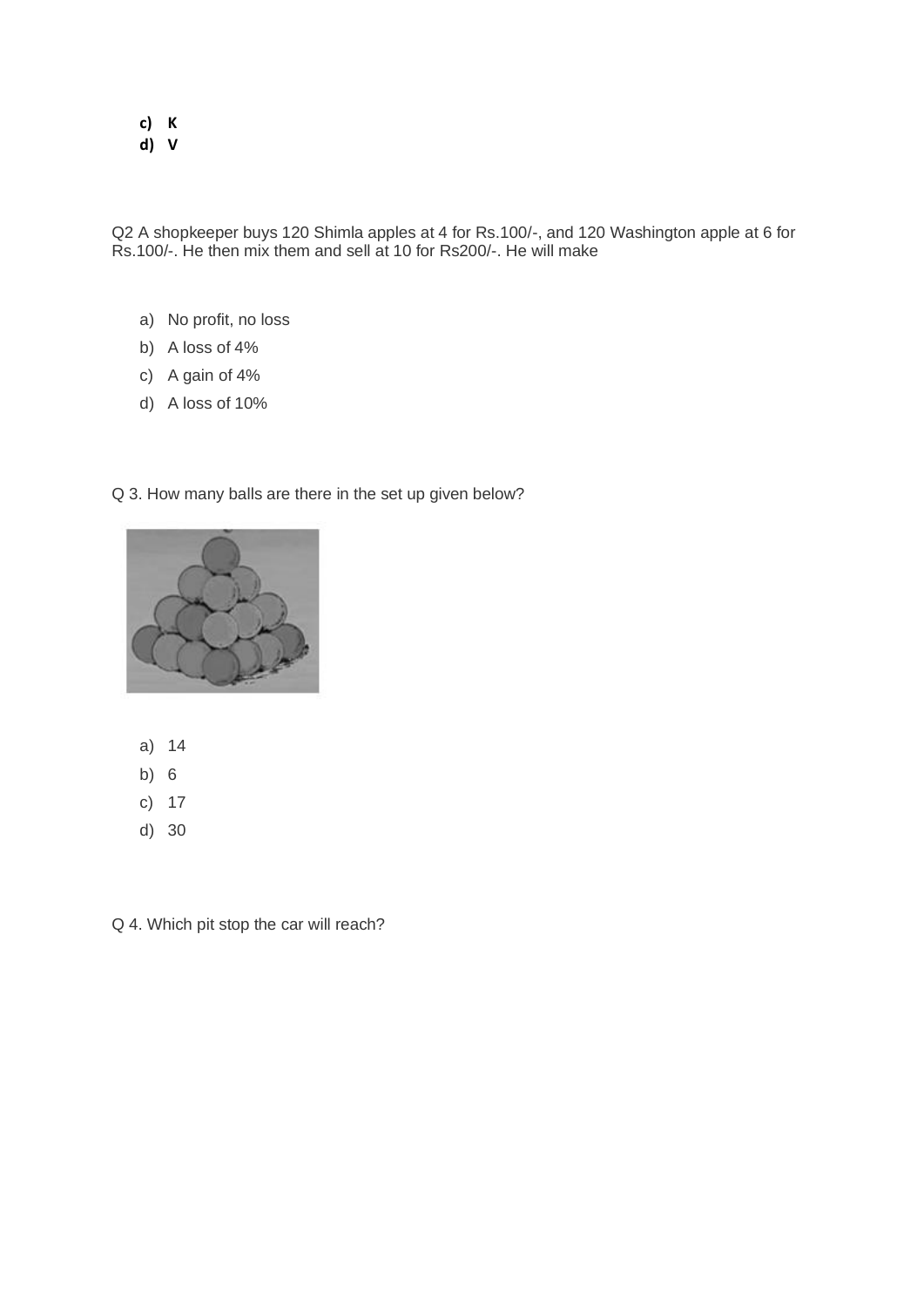

- **a) Pit Spot A**
- **b) Pit Spot B**
- **c) Pit Spot C**
- **d) Pit Spot D**



Q 5. Find the minimum number of straight lines required to make the given figure.

a) 16 b) 17 c) 18 d) 19

Q 6. What is the length of the new 2000 rupees note? (mm=millimetre)

- a) 135 mm
- b) 155 mm
- c) 165 mm
- d) 175 mm

Q 7. Calculate the number of triangles in the figure given below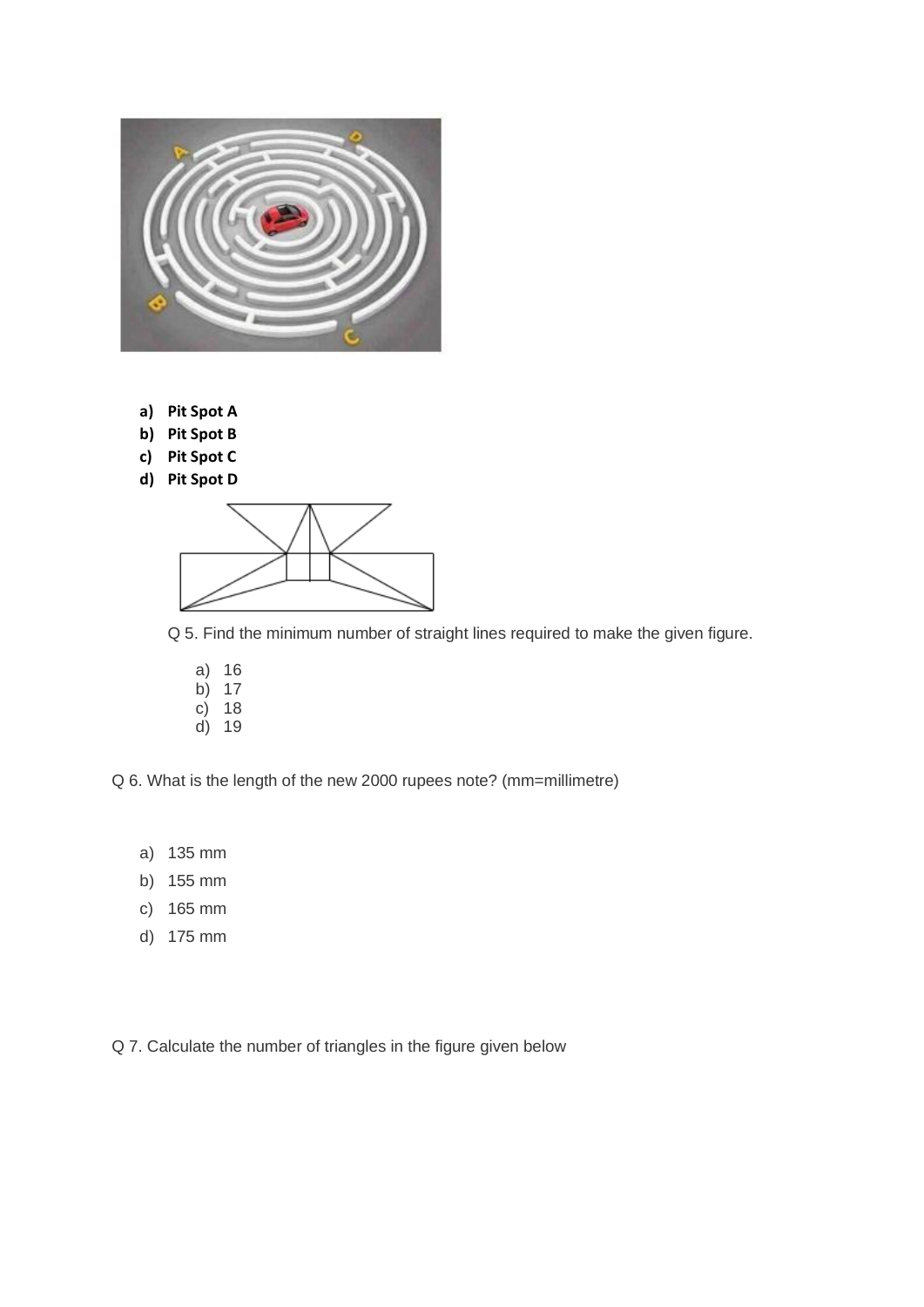

Q 8. Mahesh, Ramesh, Suresh and Nimesh were broker, builder, doctor and designer, but not necessarily in that order. Nimesh told the builder that Suresh is on his way. Mahesh is sitting across the designer and nest to the doctor. The designer did not say anything. What is each person's occupation?

- a) Mahesh doctor; Ramesh designer; Suresh builder; Nimesh broker
- b) Mahesh doctor; Ramesh builder; Suresh broker; Nimesh designer
- c) Mahesh builder; Ramesh broker; Suresh designer; Nimesh doctor
- d) Mahesh builder; Ramesh designer; Suresh broker; Nimesh doctor

Q 9. What is the minimum number of moves required to transform figure 1 to figure 2? A move is defined as removing a coin and placing it such that it touches two other coins in its new position.



a) 1